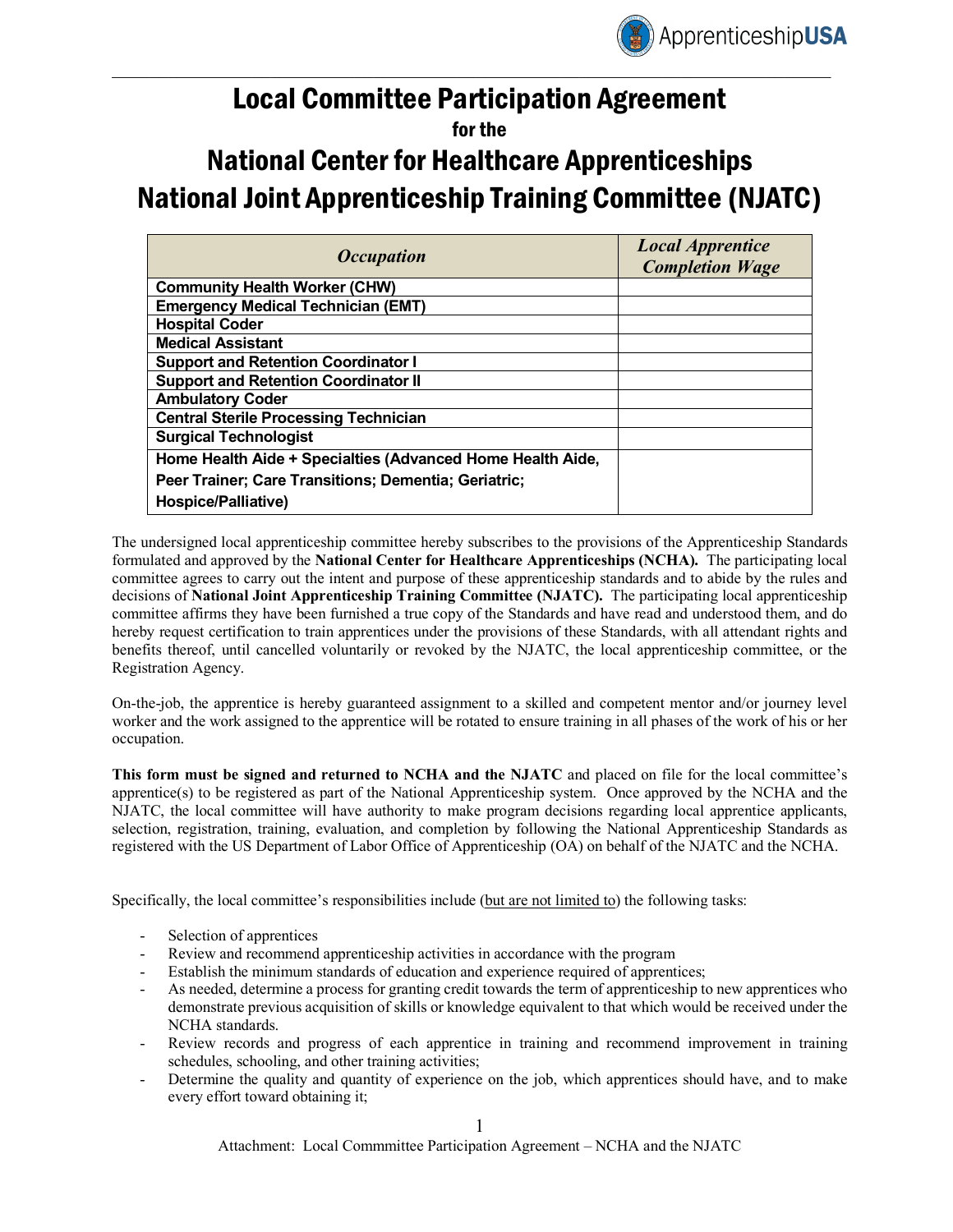

- Hear and resolve all complaints of violation of apprenticeship agreements;
- Arrange tests or evaluations for determining the apprentice's progress in manipulative skills and technical knowledge;

 $\mathcal{L}_\mathcal{L} = \{ \mathcal{L}_\mathcal{L} = \{ \mathcal{L}_\mathcal{L} = \{ \mathcal{L}_\mathcal{L} = \{ \mathcal{L}_\mathcal{L} = \{ \mathcal{L}_\mathcal{L} = \{ \mathcal{L}_\mathcal{L} = \{ \mathcal{L}_\mathcal{L} = \{ \mathcal{L}_\mathcal{L} = \{ \mathcal{L}_\mathcal{L} = \{ \mathcal{L}_\mathcal{L} = \{ \mathcal{L}_\mathcal{L} = \{ \mathcal{L}_\mathcal{L} = \{ \mathcal{L}_\mathcal{L} = \{ \mathcal{L}_\mathcal{$ 

- Maintain a record of all apprentices, showing their education, experience, and progress in learning the occupation;
- Provide apprentices with a copy of the written rules and policies and ensure that the apprentice will sign an acknowledgement receipt of the same. This procedure will be followed whenever revisions or modifications are made to the rules and policies;
- When notified that an apprentice's related instruction or on-the-job progress is found to be unsatisfactory, the local committee will determine whether the apprentice should continue in a probationary status or require the apprentice to repeat a process or series of processes before advancing to the next wage classification. Should it be found in the course of this determination that the apprentice does not have the ability or desire to continue the training, the local committee will, after the apprentice has been given adequate assistance and opportunity for corrective action, terminate the Apprenticeship Agreement.
- Conduct evaluation (or delegate such evaluations) of apprentices' progress in competencies, skills, and technical knowledge;
- Oversee apprentice's related instruction and on-the-job progress, advance them when successful or decide on a course of action when progress is unsuccessful;
- Meet at least every 3 months to review records and progress of each apprentice in training and recommend improvement or modification in training schedules, schooling, and other training activities. Written minutes of these meetings will be kept.

| Committee                                  |                                                                                                        |
|--------------------------------------------|--------------------------------------------------------------------------------------------------------|
| Name: Name: New York 2014                  |                                                                                                        |
|                                            | $\text{City}, \text{State}, \text{Zip:}$                                                               |
|                                            |                                                                                                        |
| Email: <u>Department</u>                   |                                                                                                        |
| Signature: <u>Contractor Communication</u> |                                                                                                        |
|                                            | Members and Affiliation if a Local Apprenticeship Committee:<br><u>Local Apprenticeship Committee:</u> |
|                                            |                                                                                                        |
|                                            |                                                                                                        |

 $\mathcal{L}_\mathcal{L} = \{ \mathcal{L}_\mathcal{L} = \{ \mathcal{L}_\mathcal{L} = \{ \mathcal{L}_\mathcal{L} = \{ \mathcal{L}_\mathcal{L} = \{ \mathcal{L}_\mathcal{L} = \{ \mathcal{L}_\mathcal{L} = \{ \mathcal{L}_\mathcal{L} = \{ \mathcal{L}_\mathcal{L} = \{ \mathcal{L}_\mathcal{L} = \{ \mathcal{L}_\mathcal{L} = \{ \mathcal{L}_\mathcal{L} = \{ \mathcal{L}_\mathcal{L} = \{ \mathcal{L}_\mathcal{L} = \{ \mathcal{L}_\mathcal{$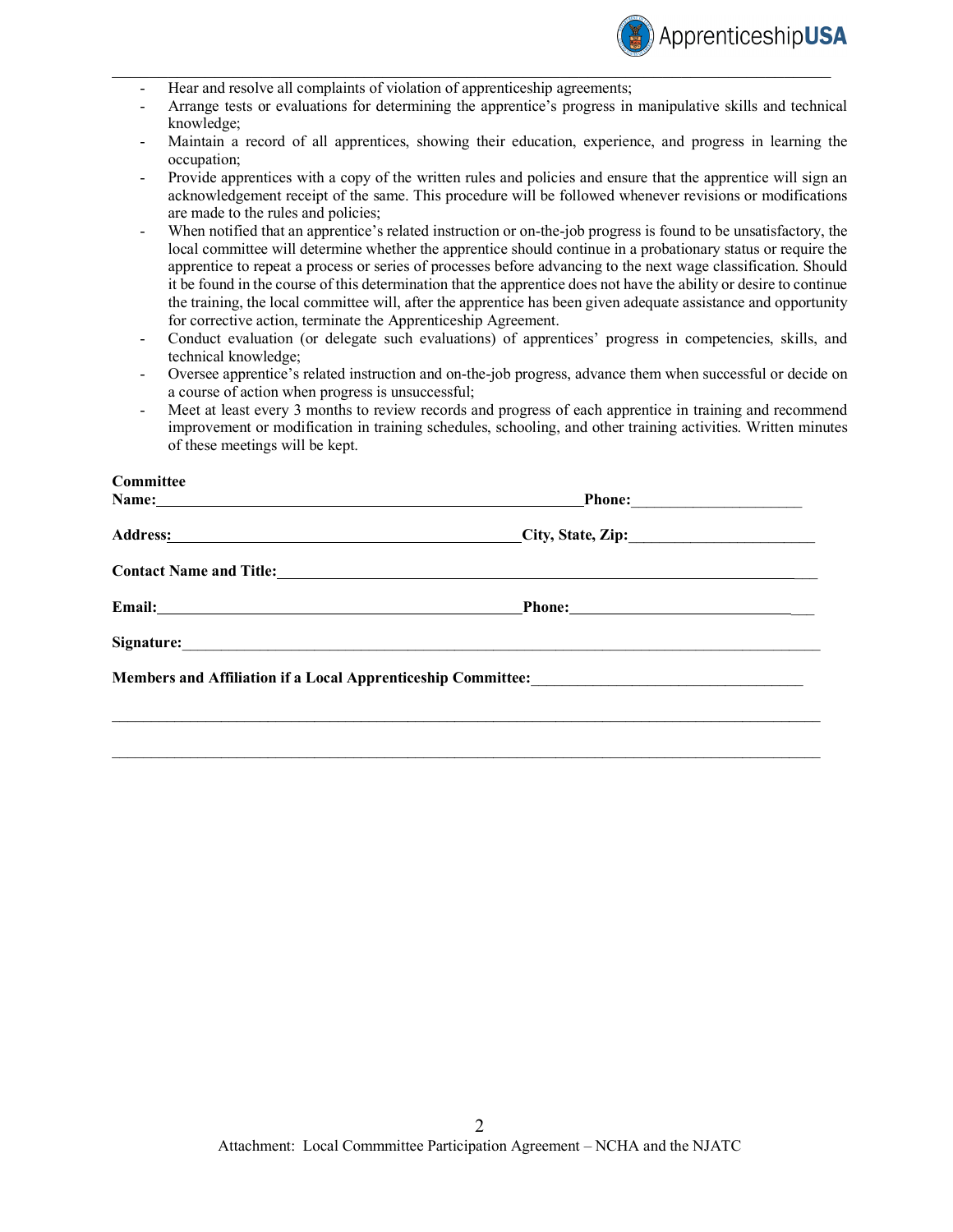

#### **ATTACHMENT FOR: Identify Occupation Here**

 $\mathcal{L}_\mathcal{L} = \{ \mathcal{L}_\mathcal{L} = \{ \mathcal{L}_\mathcal{L} = \{ \mathcal{L}_\mathcal{L} = \{ \mathcal{L}_\mathcal{L} = \{ \mathcal{L}_\mathcal{L} = \{ \mathcal{L}_\mathcal{L} = \{ \mathcal{L}_\mathcal{L} = \{ \mathcal{L}_\mathcal{L} = \{ \mathcal{L}_\mathcal{L} = \{ \mathcal{L}_\mathcal{L} = \{ \mathcal{L}_\mathcal{L} = \{ \mathcal{L}_\mathcal{L} = \{ \mathcal{L}_\mathcal{L} = \{ \mathcal{L}_\mathcal{$ 

The local committee will need to complete the following information and submit to the NCHA for approval. The NCHA and the NJATC want local committees to have as much autonomy in the operation and administration of this program as possible. **As a National Program, a documentation link must be established between the National Program and its approved local apprenticeship committees.**

#### **PLEASE COMPLETE AND FORWARD THE FOLLOWING INFORMATION TO THE NCHA/NJATC**

| Section IV $(4)$ – Local Committee Minimum Qualifications for Apprenticeship                                        | [29 CFR 29.5(b)(10)] |
|---------------------------------------------------------------------------------------------------------------------|----------------------|
| Applicants shall meet the following minimum qualifications. Qualification requirements must apply to all applicants |                      |
| equally. Please select only those that apply:                                                                       |                      |

**Minimum Qualifications as stated in the NJATC Standards for the occupation(s) in Appendix A**

#### **Or additional local requirements as follows:**

**Age:** Shall be at least 18 years of age.

**Education**: Please identify requirement(s):

**Aptitude Test**: Test is required, please identify test:\_\_\_\_\_\_\_\_\_\_\_\_\_\_\_\_\_\_\_\_\_\_\_\_\_\_\_\_\_\_\_\_\_\_\_\_\_\_\_\_\_\_\_\_\_\_

**Physical**/**Mental Requirements**: \_\_\_\_\_\_\_\_\_\_\_\_\_\_\_\_\_\_\_\_\_\_\_\_\_\_\_\_\_\_\_\_\_\_\_\_\_\_\_\_\_\_\_\_\_\_\_\_\_\_\_\_\_\_\_\_\_\_\_\_\_

**Criminal and DMV Background Check**

**Driver License** 

**Veteran with experience in a related field** (DD214 required)

**or**

**or**

**Other previous experience in an occupationally related field as determined by the local committee**

**NOTE: All applicants may need to be screened for illegal use of drugs to apply to the apprenticeship program, be accepted into the apprenticeship program and/or prior to being placed into employment**

| Section VI (6) – Apprentice to Professional Ratio                                                                                                                                                                                                               |                                                            | [29 CFR 29.5(b)(7)] |  |  |
|-----------------------------------------------------------------------------------------------------------------------------------------------------------------------------------------------------------------------------------------------------------------|------------------------------------------------------------|---------------------|--|--|
| A numeric ratio of apprentices to fully skilled professionals in the occupation consistent with proper supervision,<br>training, safety, and continuity of employment except where such ratios are expressly prohibited by collective<br>bargaining agreements. |                                                            |                     |  |  |
| Ratio as stated in the NJATC National Standards for the occupation in Appendix A                                                                                                                                                                                |                                                            |                     |  |  |
|                                                                                                                                                                                                                                                                 | or                                                         |                     |  |  |
| Other – please specify apprentices to full skilled or journey worker level professionals                                                                                                                                                                        |                                                            |                     |  |  |
| Section VIII (8) – Probationary Period                                                                                                                                                                                                                          | [29 CFR 29.5(b)(8)} and 29 CFR 29.7(h) (1) and (2)(i) (ii) |                     |  |  |
| Probationary period as stated in the NJATC Standards for the occupation in Appendix A                                                                                                                                                                           |                                                            |                     |  |  |
|                                                                                                                                                                                                                                                                 | or                                                         |                     |  |  |
| The first days or % of the program's length as a registered apprentice shall be considered a<br>Probationary period if the apprentice is a new hire, as consistent with the local committee's policy.                                                           |                                                            |                     |  |  |
| <sub>or</sub>                                                                                                                                                                                                                                                   |                                                            |                     |  |  |
| Probationary period is waived per collective bargaining agreement or employer policy.                                                                                                                                                                           |                                                            |                     |  |  |